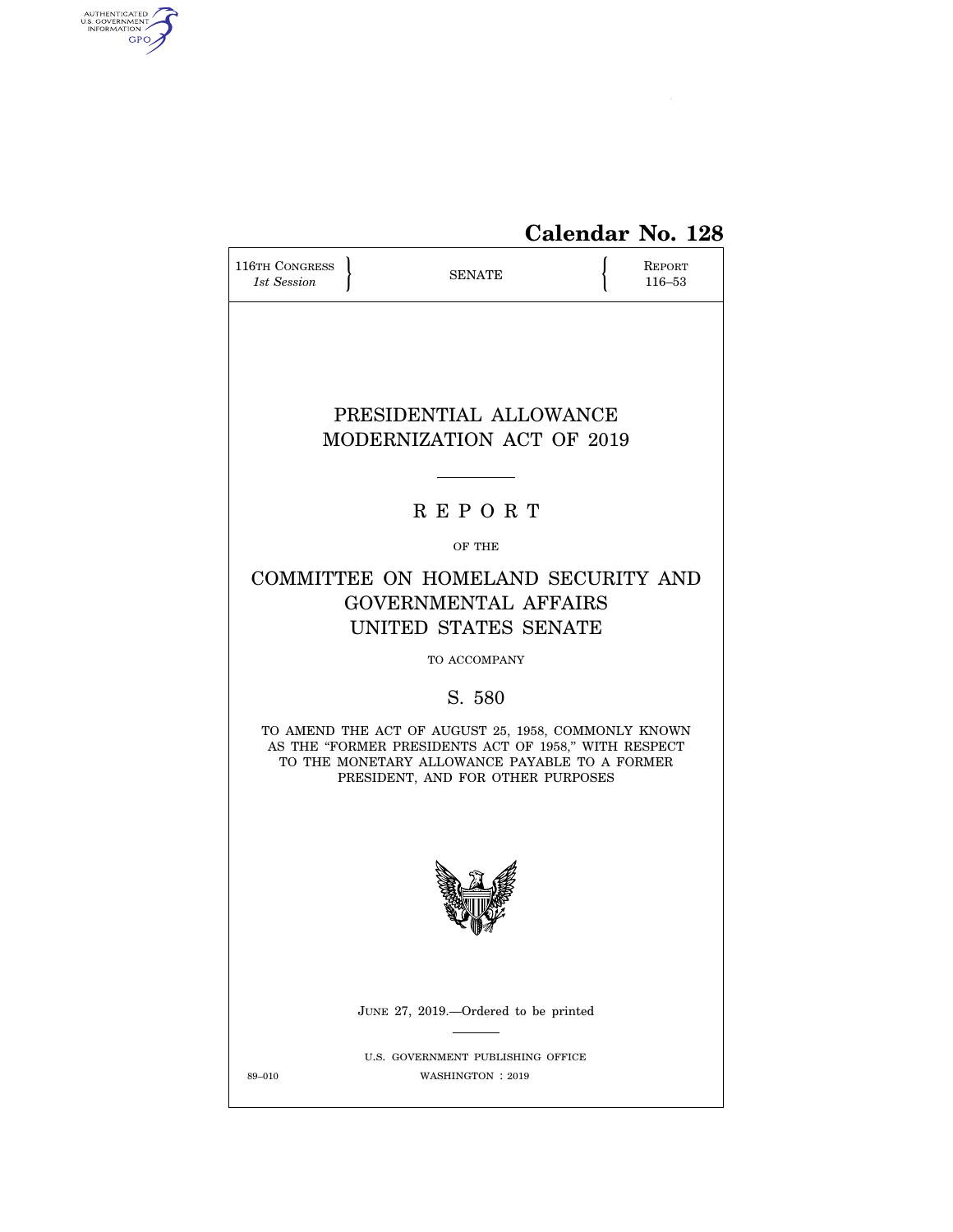#### COMMITTEE ON HOMELAND SECURITY AND GOVERNMENTAL AFFAIRS

RON JOHNSON, Wisconsin, *Chairman* 

ROB PORTMAN, Ohio RAND PAUL, Kentucky JAMES LANKFORD, Oklahoma MITT ROMNEY, Utah RICK SCOTT, Florida MICHAEL B. ENZI, Wyoming JOSH HAWLEY, Missouri

GARY C. PETERS, Michigan THOMAS R. CARPER, Delaware MAGGIE HASSAN, New Hampshire KAMALA D. HARRIS, California KYRSTEN SINEMA, Arizona JACKY ROSEN, Nevada

GABRIELLE D'ADAMO SINGER, *Staff Director*  JOSEPH C. FOLIO, III, *Chief Counsel*  COURTNEY ALLEN RUTLAND, *Deputy Chief Counsel for Governmental Affairs*  DAVID M. WEINBERG, *Minority Staff Director*  ZACHARY I. SCHRAM, *Minority Chief Counsel*  ASHLEY E. POLING, *Minority Director of Governmental Affairs*  YELENA L. TSILKER, *Minority Professional Staff Member*  LAURA W. KILBRIDE, *Chief Clerk*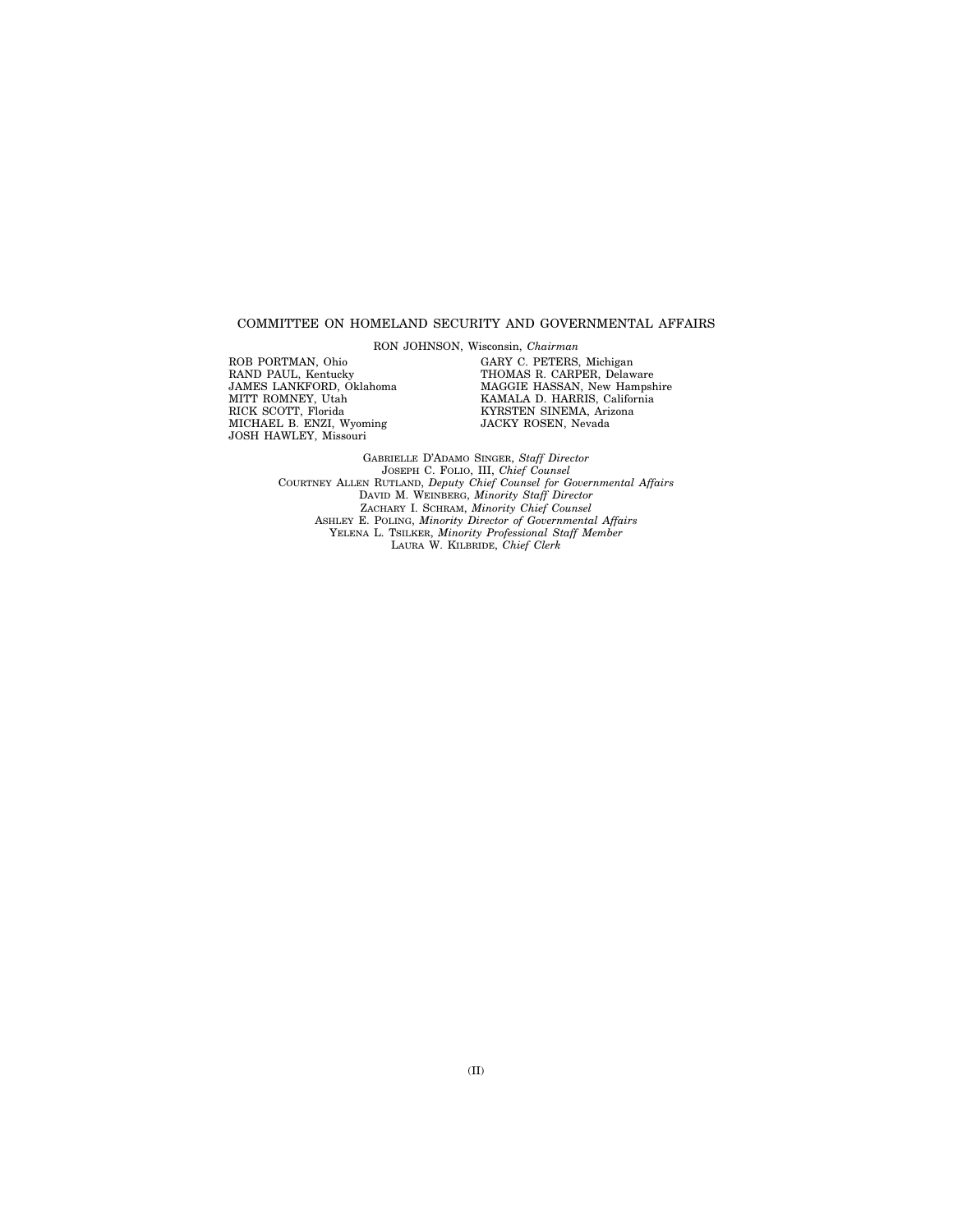# **Calendar No. 128**

 $P<sub>200</sub>$ 

116TH CONGRESS **REPORT** 116-53

## PRESIDENTIAL ALLOWANCE MODERNIZATION ACT OF 2019

JUNE 27, 2019.—Ordered to be printed

Mr. JOHNSON, from the Committee on Homeland Security and Governmental Affairs, submitted the following

# R E P O R T

#### [To accompany S. 580]

#### [Including cost estimate of the Congressional Budget Office]

The Committee on Homeland Security and Governmental Affairs, to which was referred the bill (S. 580) to amend the Act of August 25, 1958, commonly known as the ''Former Presidents Act of 1958,'' with respect to the monetary allowance payable to a former President, and for other purposes, reports favorably thereon with an amendment (in the nature of a substitute), and recommends that the bill, as amended, do pass.

### **CONTENTS**

|  | 1 agu |
|--|-------|
|  |       |
|  |       |
|  |       |
|  |       |
|  |       |
|  |       |
|  |       |

### I. PURPOSE AND SUMMARY

S. 580, the Presidential Allowance Modernization Act of 2016, amends the Former Presidents Act of 1958 (FPA) to modernize the monetary allowances and pensions payable to future former presi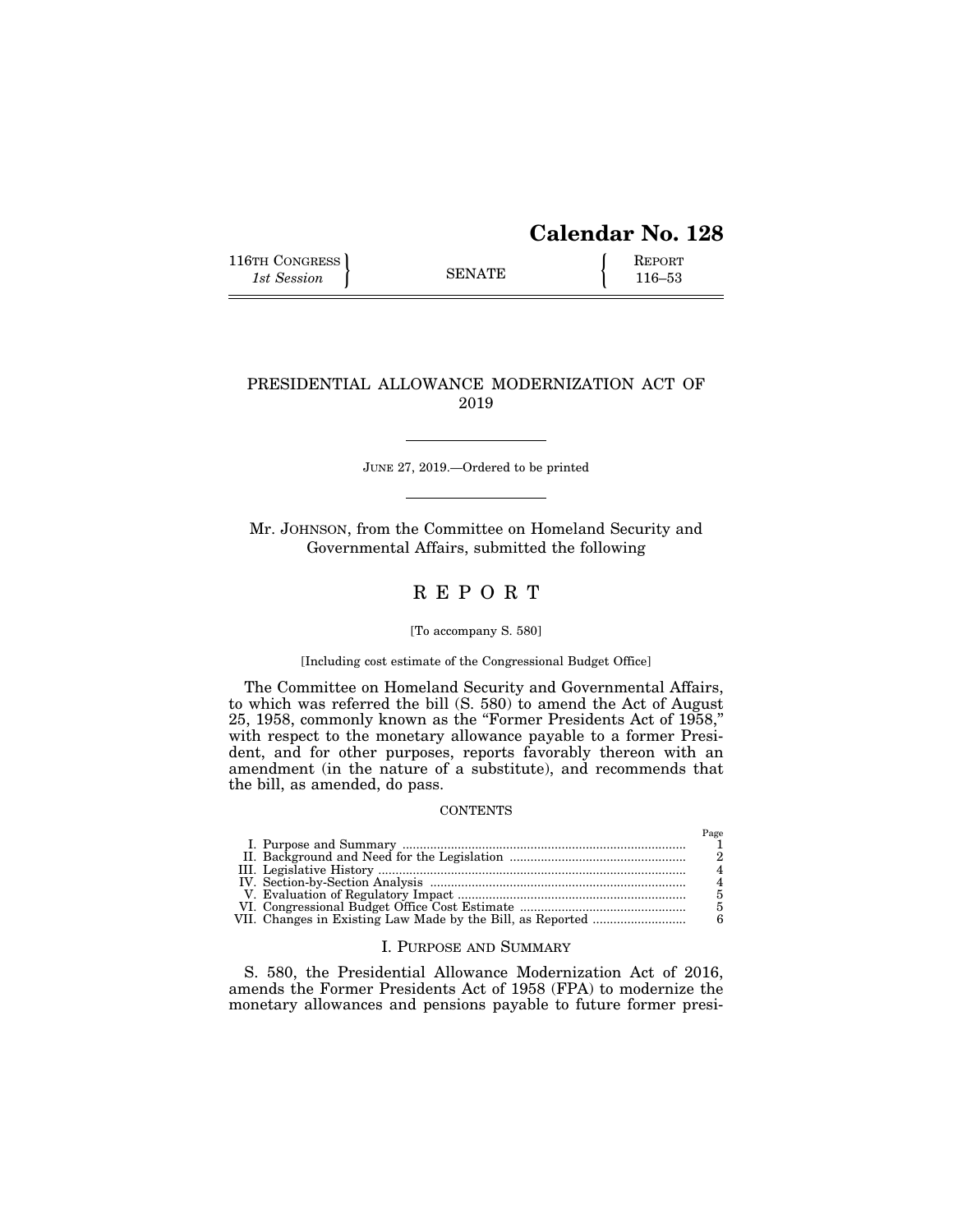dents.1 Specifically, it revises provisions relating to presidential pensions to allow a future former president an annuity of \$200,000 and additional monetary allowance of \$200,000 per year for office space and staff to conduct his or her duties as a former president. It also reduces such monetary allowance by the amount that a future former president's adjusted gross income in a taxable year exceeds \$400,000.

This bill would also clarify that a widow or widower of a former president is eligible for a survivor's annuity and increases that annual annuity from \$20,000 to \$100,000.

#### II. BACKGROUND AND NEED FOR LEGISLATION

Prior to 1958, former presidents did not receive a pension or any other financial assistance from the Federal Government.2 While some former presidents returned to comfortable lives after leaving office, others, like President Harry S. Truman, struggled financially.3 The FPA was enacted in 1958 to provide former United States presidents with ''a pension, support staff, office support, travel funds, and mailing privileges" after they leave office.<sup>4</sup> The FPA was intended to "maintain the dignity" of the Office of the President.5

Under the FPA, as amended, a former president receives a pension that is equal to the annual pay of the head of an Executive department.<sup>6</sup> This amount was \$207,800 in fiscal year (FY) 2017 and increased to \$213,600 in FY 2018.<sup>7</sup> Additionally, the FPA pro-<br>vides an annual pension of \$20,000 to the widow of a former presivides an annual pension of \$20,000 to the widow of a former president.<sup>8</sup>

In addition to the Federal pension, the FPA requires Congress to appropriate funds, and the General Services Administration (GSA) to provide funds to former presidents to cover their staffing and office needs.9 The statutory obligation arises from Congress's recognition that former presidents should have funding to continue their

In FY2019, Congress appropriated \$4,796,000 million to GSA to cover the annual pensions and allowances for the then-five living former Presidents.<sup>10</sup> Of that total appropriation, \$1.958 million went toward office space rentals, including  $$513,000$  in rent for

<sup>&</sup>lt;sup>1</sup> In the 114th Congress, the Committee approved, and the Senate passed, H.R. 1777, the Presidential Allowance Modernization Act of 2016. The bill was approved by the House and the Senate but vetoed by President Obama on companion to that legislation, H.R. 3739, in November 2017, but the bill never passed the Senate. The need for the legislation remains the same today, and some details of the legislation have changed to address concerns r

Pensions, Office Allowances, and Other Federal Benefits 1 (March 2016) [hereinafter Cong. Re-search Serv., March 2016 Report]. 3 *Id.* 

<sup>4</sup>*Id.*; 3 U.S.C. § 102, *note.*<br><sup>5</sup> S. Rep. No. 85–47, at 2 (1957).<br><sup>6</sup> 3 U.S.C. § 102, *note*, Former Presidents; Allowance; Selection, Compensation, and Status of

Office Staff; Office Space; Widow's Allowance, Termination; "Former President" Defined (a).<br>7 Off. of Personnel Mgmt., Salary Table No. 2019–EX. *See also* Off. of Personnel Mgmt., Salary<br>Table No. 2017–EX. According to Sa

of pay remained at the same levels as in 2018.<br><sup>8</sup>3 U.S.C. § 102, *note*, Former Presidents; Allowance; Selection, Compensation, and Status of Office Staff; Office Space; Widow's Allowance, Termination; "Former President"

Office Staff; Office Space; Widow's Allowance, Termination; "Former President" Defined (e).<br><sup>9</sup>Id. at (b), (c), and (g).<br><sup>10</sup> Consolidated Appropriations Act, 2019, Pub. L. No. 116–6, Div. D, Title V (2019). *See also*<br>Gen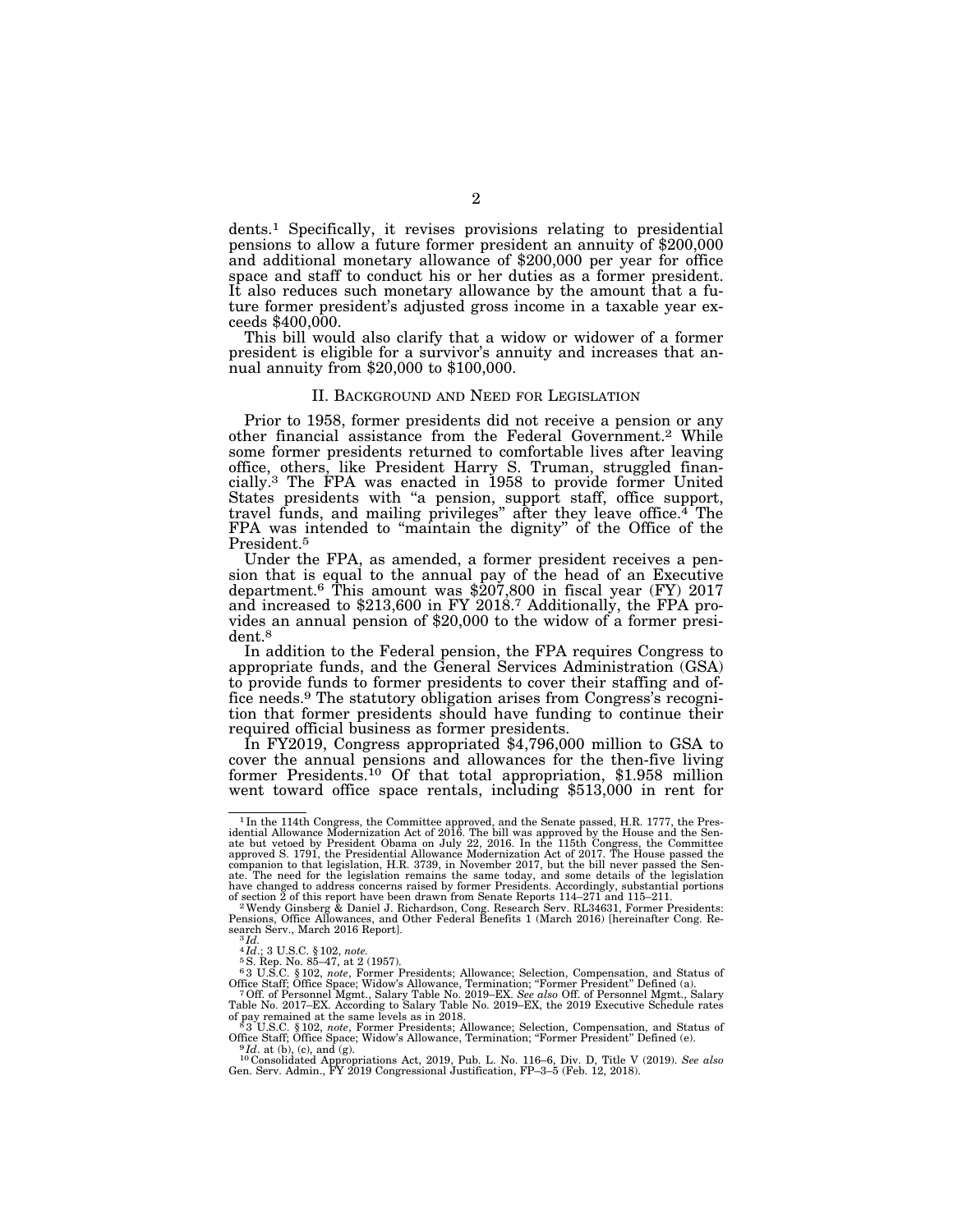former President Bill Clinton, \$500,000 for former President George W. Bush, and \$542,000 for former President Barack Obama.11 According to GSA, non-pension costs for all of the bene- fits provided to former presidents totaled over \$3.6 million for FY 2019.12 For FY 2020, GSA requested \$3,851,000 for the pensions and allowances for the four living former Presidents.13

In addition to the FPA, the Presidential Transition Act provides an outgoing president with seven months of ''transition'' services, and Federal law requires that former presidents and their spouses (and children under the age of 16) receive lifetime Secret Service protection.14

Press reports indicate that former presidents have earned millions of dollars in speaking fees and book deals after leaving office. The three most recent former presidents, President Clinton and President George W. Bush, have reportedly earned millions since leaving office, with President Clinton earning more than \$100 million between 2001 and 2013,<sup>15</sup> President George W. Bush earning lion between 2001 and 2013,<sup>15</sup> President George W. Bush earning<br>at least \$15 million for paid speeches since leaving office in 2009,<sup>16</sup> and President Barack Obama earning \$400,000 per speech.17 In addition to speaking fees, the former Presidents have reportedly benefited from book deals: President Clinton received a \$15 million advance for his memoir in 2004,<sup>18</sup> President George W. Bush was vance for his memoir in 2004,18 President George W. Bush was paid \$7 million for his memoir,19 and former President Barack Obama and former First Lady Michelle Obama reportedly signed a joint contract with publishing house Random House for a \$65 million advance.<sup>20</sup> The Obamas also signed a deal with streaming service Netflix to produce entertainment services and movies, although the value of that deal has not yet been disclosed, but other deals with Netflix reportedly earned \$100 million for other highprofile producers.21

S. 580 would set the annual pension for a former president at \$200,000, adjusted for inflation going forward. In addition, the legislation would set the annual allowance for office expenses at \$200,000. This amount would be reduced by one dollar for every dollar a former President earns above \$400,000. These amounts are subject to cost-of-living increases as provided for in the Social Security Act. The annual pension and allowance amounts set by this bill would only apply to future former presidents.

<sup>&</sup>lt;sup>11</sup>Gen. Serv. Admin., FY 2019 Congressional Justification, FP–5 (Feb. 12, 2018). 1<sup>22</sup>*Id.* at FP–4.<br><sup>12</sup>Gen. Serv. Admin., FY 2020 Congressional Justification, FP–2–5 (Mar. 18, 2019). Former<br>President George H.W. Bush p

President George H.W. Bush passed away in November 2018.<br><sup>14</sup>3 U.S.C. § 102, *note*; Cong. Research Serv., March 2016 Report at 1–2.<br><sup>15</sup> Philip Rucker, Tom Hamburger, & Alexander Becker, *How the Clintons went from 'dead* 

earned-1049-million-for-speeches/2014/06/26/8fa0b372-fd3a-11e3-8176-f2c941cf35f1\_story.html.<br><sup>16</sup> Jennifer Epstein, *George W. Bush Made \$15M on Speaking Circuit*, Politico (May 21, 2011),

http://www.politico.com/news/stories/0511/55372.html.<br><sup>17</sup>Tony Owusu, *Barack Obama is Now Among 10 Highest-Paid Public Speakers*, TheStreet<br>(Sept. 25, 2017), available at https://www.thestreet.com/story/14315669/1/highest

<sup>5, 2008),</sup> http://www.nytimes.com/2008/04/05/us/politics/05clintons.html. 19Lynn Sherr, *George W. Bush Lands \$7 Million Book Deal*, The Daily Beast (March 19,

<sup>2009),</sup> http://www.thedailybeast.com/articles/2009/03/19/george-w-bush-lands-7-million-book-

<sup>&</sup>lt;sup>20</sup> Joe Ferullo, *Obama Netflix deal could revolutionize the 'second act' in Washington*, The Hill (May 7, 2019), *available at* https://thehill.com/opinion/white-house/442420-obama-netflix-deal-<br>could-revolutionize-the-second-act-in-washington.<br><sup>21</sup>*Id.*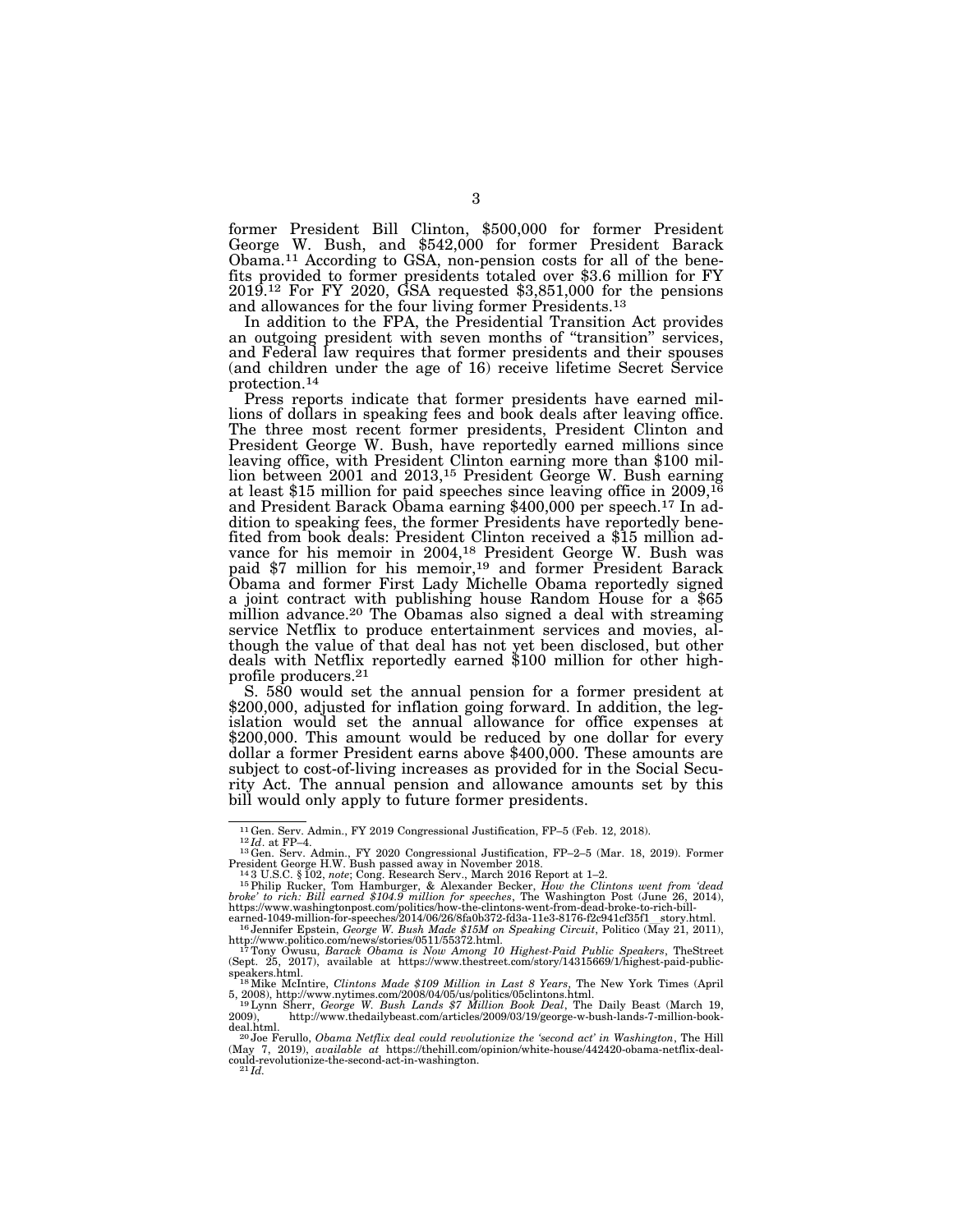S. 580 also increases the pension provided to a widow or widower of a former president—an amount that has gone unchanged since the original legislation was enacted in 1958—increasing the annual annuity from \$20,000 to \$100,000. The bill ensures that the Secret Service will work with GSA to determine the amount of the allowance that is needed to pay for the increased cost of doing business that is attributable to the security needs of the former president.

#### III. LEGISLATIVE HISTORY

S. 580, the Presidential Allowance Modernization Act of 2019, was introduced on February 27, 2019, by Senator Joni Ernst. Senators Margaret Hassan, Michael Enzi, and Kyrsten Sinema cosponsored the bill. Senator Mike Braun later cosponsored the bill on March 11, 2019. The bill was referred to the Committee on Homeland Security and Governmental Affairs.

The Committee considered S. 580 at a business meeting on May 15, 2019. During the business meeting, a substitute amendment by Chairman Ron Johnson was offered and adopted. The substitute amendment added language to ensure the bill would only apply prospectively to future former presidents. Both the amendment and the legislation as modified were passed by voice vote *en bloc* with Senators Johnson, Paul, Lankford, Scott, Peters, Carper, Hassan, and Rosen present. For the record only, Senators Portman, Romney, Hawley, and Sinema later asked to be recorded as ''yes'' by unanimous consent.

Consistent with Committee rules, the Committee reports the bill with a technical amendment by mutual agreement of the Chairman and Ranking Member.

### IV. SECTION-BY-SECTION ANALYSIS OF THE BILL, AS REPORTED

#### *Section 1. Short title*

This section establishes the short title of the bill as the ''Presidential Allowance Modernization Act of 2019.''

#### *Section 2. Amendments*

This section sets the former presidential pension for future former presidents at \$200,000 per year, plus the annual Social Security cost-of-living adjustment, and an additional monetary allowance of \$200,000 per year. A future former president is not eligible to collect the pension and allowance when serving in an appointive or elective office in the federal government.

The amount of the allowance would be reduced one dollar for every dollar a future former president earns above \$400,000 per year. It sets disclosure requirements to ensure the privacy of former presidents. It ensures that the Secret Service is consulted on security costs to determine the amount of the monetary allowance that is necessary to pay the increased cost of doing businesses that is attributable to the security needs of the former president.

This section also increases the pension for the surviving spouse of a former president from \$20,000 a year to \$100,000 annually, taking into account annual cost-of-living increases equal to those provided under the Social Security Act and includes a technical correction to make the recipient of such pension gender neutral.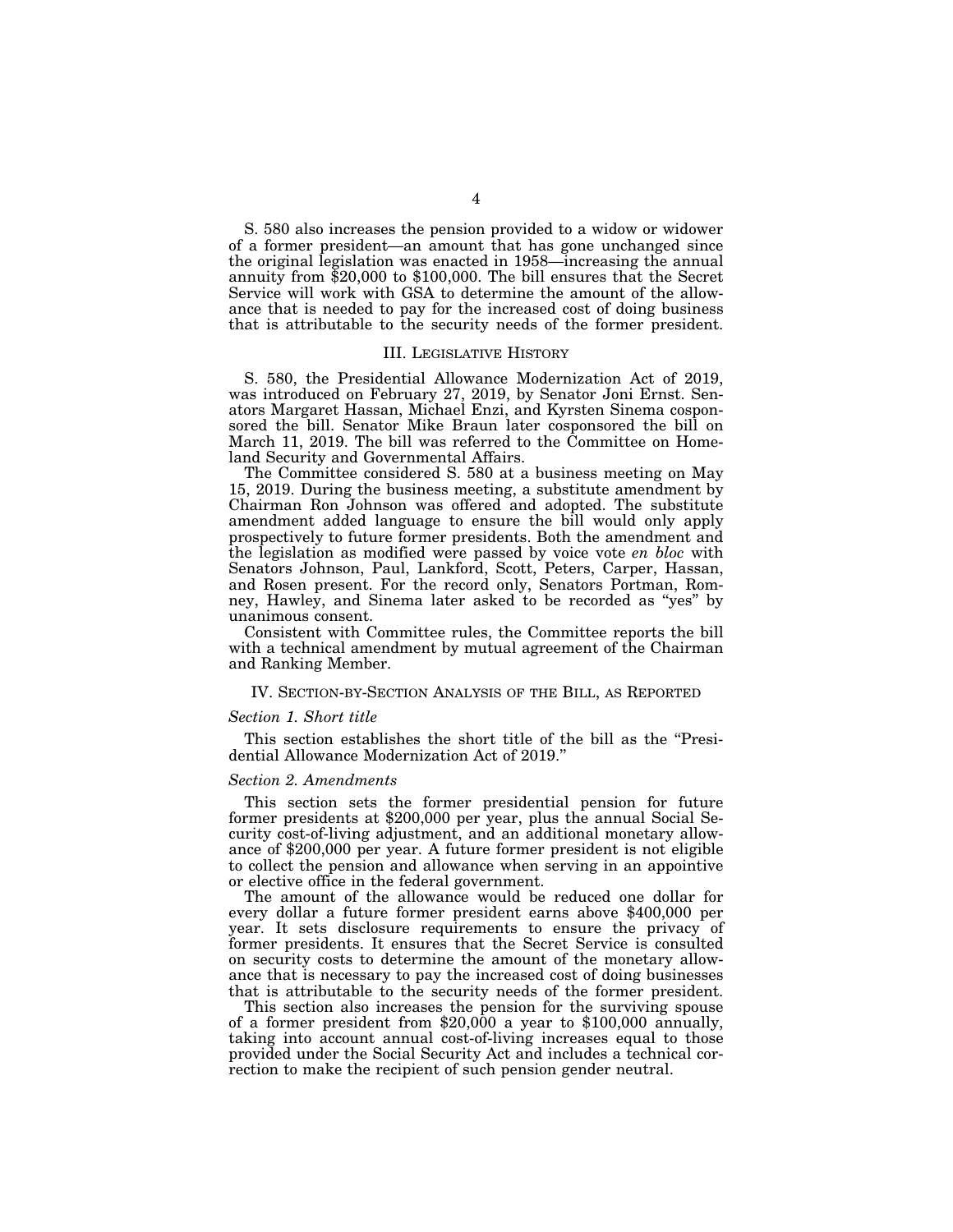### *Section 3. Rule of construction*

This section clarifies and affirms that nothing in the legislation alters the funding of the security or protection of a former president.

#### *Section 4. Applicability*

This section makes clear that the new reduction in monetary allowance will not apply to current former presidents.

### V. EVALUATION OF REGULATORY IMPACT

Pursuant to the requirements of paragraph 11(b) of rule XXVI of the Standing Rules of the Senate, the Committee has considered the regulatory impact of this bill and determined that the bill will have no regulatory impact within the meaning of the rules. The Committee agrees with the Congressional Budget Office's statement that the bill contains no intergovernmental or private-sector mandates as defined in the Unfunded Mandates Reform Act (UMRA) and would impose no costs on state, local, or tribal governments.

### VI. CONGRESSIONAL BUDGET OFFICE COST ESTIMATE

U.S. CONGRESS, CONGRESSIONAL BUDGET OFFICE, *Washington, DC, June 3, 2019.* 

Hon. RON JOHNSON, *Chairman,* 

*Committee on Homeland Security and Governmental Affairs, U.S. Senate, Washington, DC.* 

DEAR MR. CHAIRMAN: The Congressional Budget Office has prepared the enclosed cost estimate for S. 580, the Presidential Allowance Modernization Act of 2019.

If you wish further details on this estimate, we will be pleased to provide them. The CBO staff contact is Dan Ready.

Sincerely,

PHILLIP L. SWAGEL, *Director.* 

Enclosure.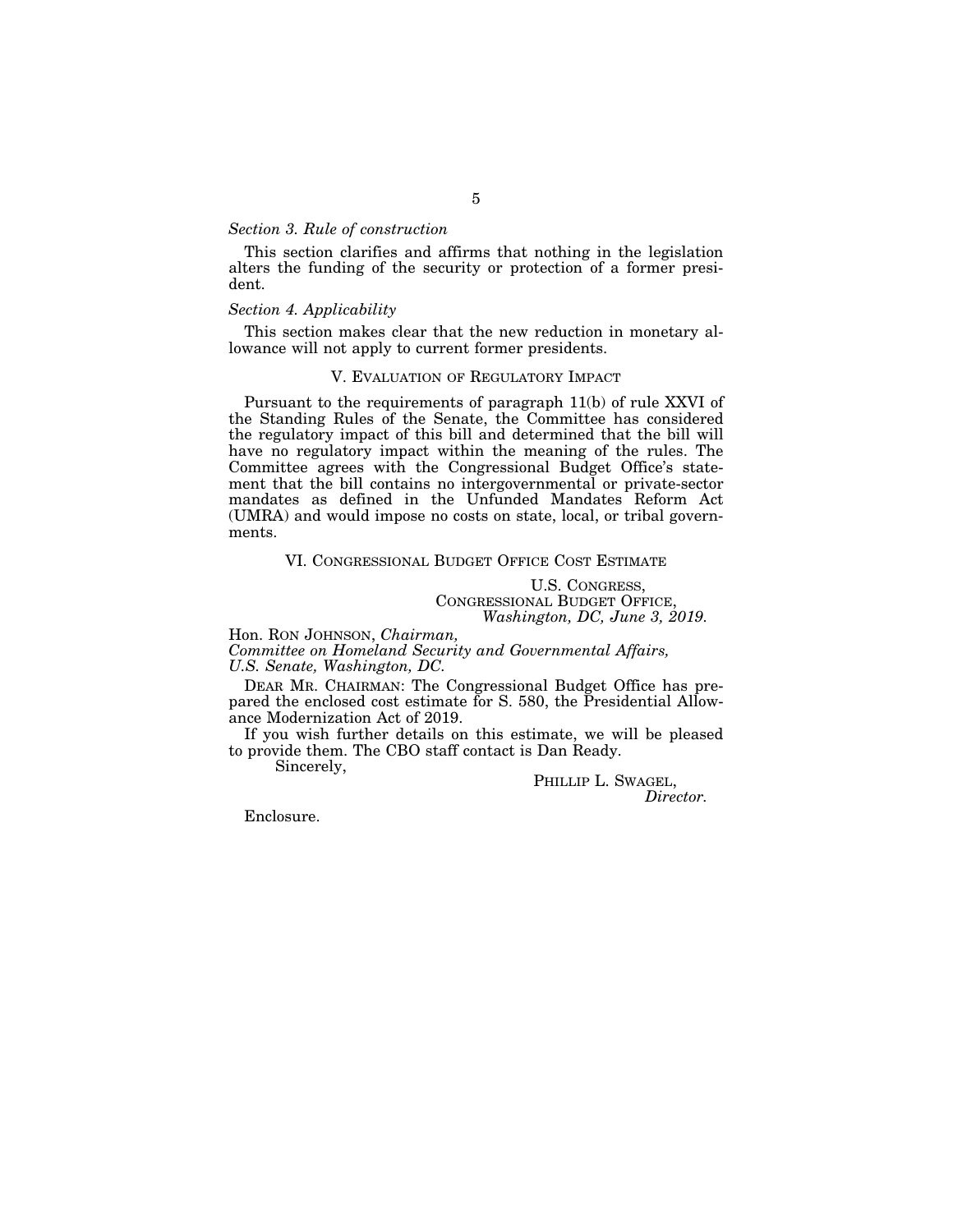| May 15, 2019                                                           |      | As ordered reported by the Senate Committee on Homeland Security and Governmental Affairs on |           |
|------------------------------------------------------------------------|------|----------------------------------------------------------------------------------------------|-----------|
| <b>Millions of Dollars</b>                                             | 2019 | 2019-2024                                                                                    | 2019-2029 |
| Direct Spending (Outlays)                                              |      |                                                                                              | $\star$   |
| Revenues                                                               | o    | o                                                                                            | 0         |
| Deficit Effect                                                         | n    | Ω                                                                                            |           |
| <b>Spending Subject to</b><br><b>Appropriation (Outlays)</b>           |      | Ω                                                                                            | n.e.      |
| Pay-as-you-go procedures apply?                                        | Yes  | <b>Mandate Effects</b>                                                                       |           |
| Increases on-budget deficits in any<br>of the four consecutive 10-year | No.  | Contains intergovernmental mandate?                                                          | No        |
| periods beginning in 2030?                                             |      | Contains private-sector mandate?                                                             | No.       |

S. 580 would decrease the pensions of former Presidents. (CBO considers such payments to be direct spending.) The bill also would effectively eliminate their allowances for staff, office space, and related expenses. (CBO considers those types of payments to be spending subject to appropriation.) The bill would apply only to Presidents who enter office after the date of enactment.

Under current law, Presidents who leave office will receive an annual pension of between \$220,000 and \$280,000. The bill would reduce those amounts by about \$25,000 for affected Presidents. Because that reduction would only apply to the pensions of Presidents who enter office after enactment, the earliest date it could affect spending would be in 2025. CBO estimates that the reduction in pensions would save less than \$20,000 per year on average through 2029.

On April 9, 2019, CBO transmitted an estimate for H.R. 1496, the Presidential Allowance Modernization Act of 2019. Although some aspects of the bills are similar, H.R. 1496 would apply to both current and future Presidents whereas S. 580 would apply only to future Presidents. That difference is reflected in the cost estimates.

The CBO staff contact for this estimate is Dan Ready. The estimate was reviewed by H. Samuel Papenfuss, Deputy Assistant Director for Budget Analysis.

### VII. CHANGES IN EXISTING LAW MADE BY THE BILL, AS REPORTED

In compliance with paragraph 12 of rule XXVI of the Standing Rules of the Senate, changes in existing law made by the bill, as reported, are shown as follows: (existing law proposed to be omitted is enclosed in brackets, new matter is printed in italic, and existing law in which no change is proposed is shown in roman):

# **UNITED STATES CODE**

\* \* \* \* \* \* \*

### 6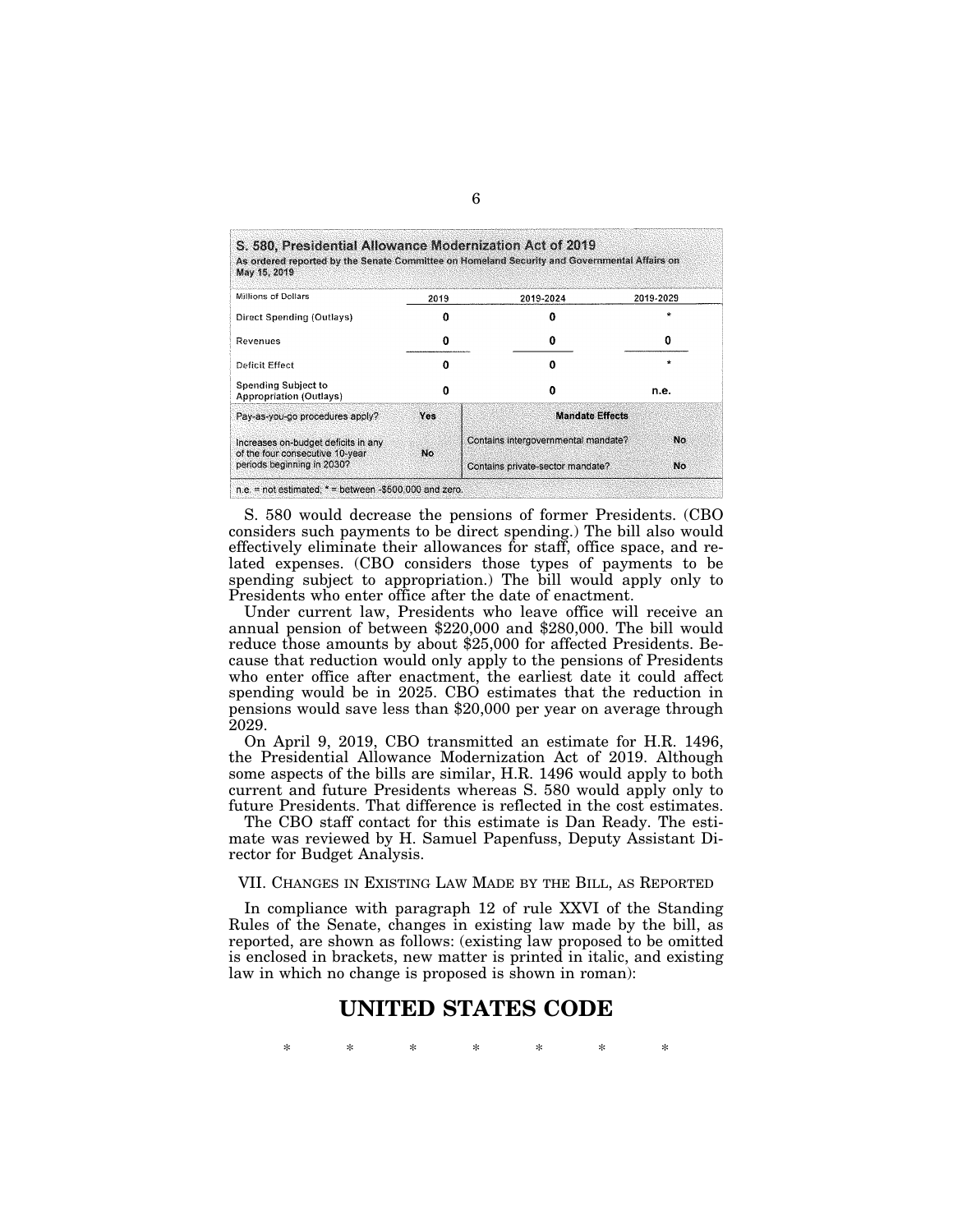# **TITLE 3—THE PRESIDENT**

### **CHAPTER 2—OFFICE AND COMPENSATION OF PRESIDENT**

\* \* \* \* \* \* \*

\* \* \* \* \* \* \*

**SEC. 102. COMPENSATION OF THE PRESIDENT** 

\* \* \* \* \* \* \*

# **AMENDMENTS**  \* \* \* \* \* \* \*

### **FORMER PRESIDENTS; ALLOWANCE; SELECTION, COM-PENSATION, AND STATUS OF OFFICE STAFF; OFFICE**  TERMINATION; **''FORMER PRESIDENT'' DEFINED**

 $\lceil \text{That}(\text{a}) \text{ each } \rceil$ 

#### *SECTION 1. FORMER PRESIDENTS LEAVING OFFICE BEFORE PRESI-DENTIAL ALLOWANCE MODERNIZATION ACT OF 2019.*

*(a) Each* former President shall be entitled for the remainder of his life to receive from the United States a monetary allowance at a rate per annum, payable monthly by the Secretary of the Treasury, which is equal to the annual rate of basic pay, as in effect from time to time, of the head of an executive department, as defined in section 101 of title 6, United States Code. However, such allowance shall not be paid for any period during which such former President holds an appointive or elective office or position in or under the Federal Government or the government of the District of Columbia to which is attached a rate of pay other than a nominal rate.

\* \* \* \* \* \* \* (f) As used in this section, the term ''former President'' means a

person—

(1) who shall have held office of the President of the United States of America;

(2) whose service in such office shall have [terminated other than]  $terminal$ than<sup> *terminated— (A) other than* by removal pursuant to section 4 of article</sup>

II of the Constitution of the United States of America; and *(B) on or before the date of enactment of the Presidential* 

*Allowance Modernization Act of 2019; and* 

(3) who does not currently hold such office.

#### *SEC. 2. FORMER PRESIDENTS LEAVING OFFICE AFTER PRESIDENTIAL ALLOWANCE MODERNIZATION ACT OF 2019.*

*(a) ANNUITIES AND ALLOWANCES.—* 

*(1) ANNUITY.—Each modern former President shall be entitled for the remainder of his or her life to receive from the United States an annuity at the rate of \$200,000 per year, subject to subsections (b)(2) and (c), to be paid by the Secretary of the Treasury.*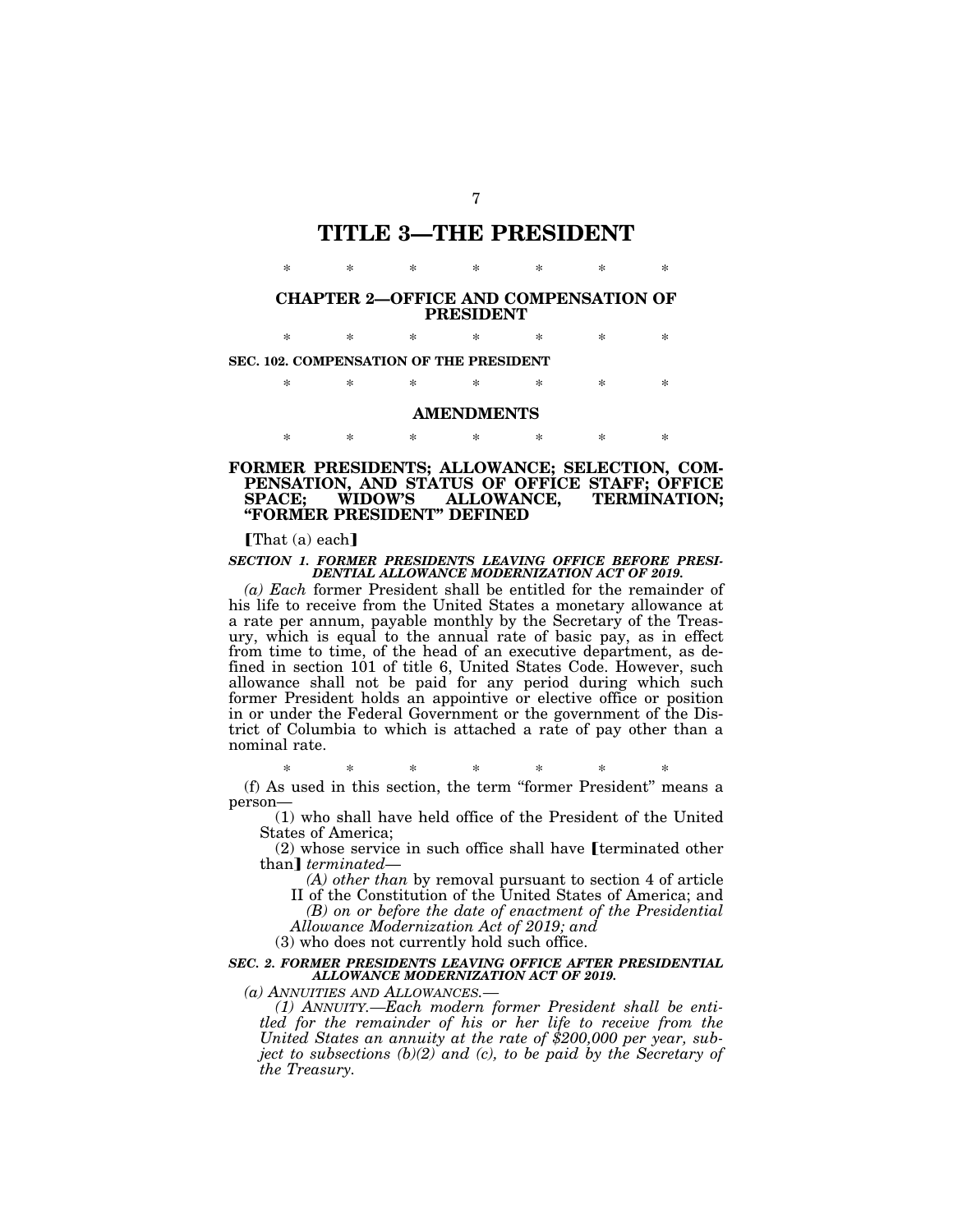*(2) ALLOWANCE.—The Administrator of General Services is authorized to provide each modern former President a monetary allowance at the rate of \$200,000 per year, subject to the availability of appropriations and subsections (b)(2), (c), and (d).* (b) DURATION; FREQUENCY.—

*(1) In GENERAL.—The annuity and allowance under subsection (a) shall each—* 

*(A) commence on the day after the date on which an individual becomes a modern former President;* 

*(B) terminate on the date on which the modern former President dies; and* 

*(C) be payable on a monthly basis.* 

*(2) APPOINTIVE OR ELECTIVE POSITIONS.—The annuity and allowance under subsection (a) shall not be payable for any period during which a modern former President holds an appointive or elective position in or under the Federal Government to which is attached a rate of pay other than a nominal rate.* 

*(c) COST-OF-LIVING INCREASES.—Effective December 1 of each year, each annuity and allowance under subsection (a) that commenced before that date shall be increased by the same percentage by which benefit amounts under title II of the Social Security Act (42 U.S.C. 401 et seq.) are increased, effective as of that date, as a result of a determination under section 215(i) of that Act (42 U.S.C. 415(i)).* 

*(d) LIMITATION ON MONETARY ALLOWANCE.— (1) IN GENERAL.—Notwithstanding any other provision of this section, the monetary allowance payable under subsection (a)(2) to a modern former President for any 12-month period—* 

*(A) except as provided un subparagraph (B), may not exceed the amount by which—* 

*(i) the monetary allowance that (but for this subsection) would otherwise be so payable for such 12 month period, exceeds (if at all)* 

*(ii) the applicable reduction amount for such 12 month period; and* 

*(iii) shall not be less than the amount determined under paragraph (4).* 

*(2) DEFINITION.— (A) IN GENERAL.—For purposes of paragraph (1), the term ''applicable reduction amount'' means, with respect to any modern former President and in connection with any 12-month period, the amount by which—* 

*(i) the sum of—* 

*(I) the adjusted gross income (as defined in section 62 of the Internal Revenue Code of 1966) of the modern former President for the most recent taxable year for which a tax return is available; and* 

*(II) any interest excluded from the gross income of the modern former President under section 103 of such Code for such taxable year, exceeds (if at all)* 

*(iii) \$400,000 subject to subparagraph (C).* 

*(B) JOINT RETURNS.—In the case of a joint return, subclauses (I) and (II) of subparagraph (A)(i) shall be applied*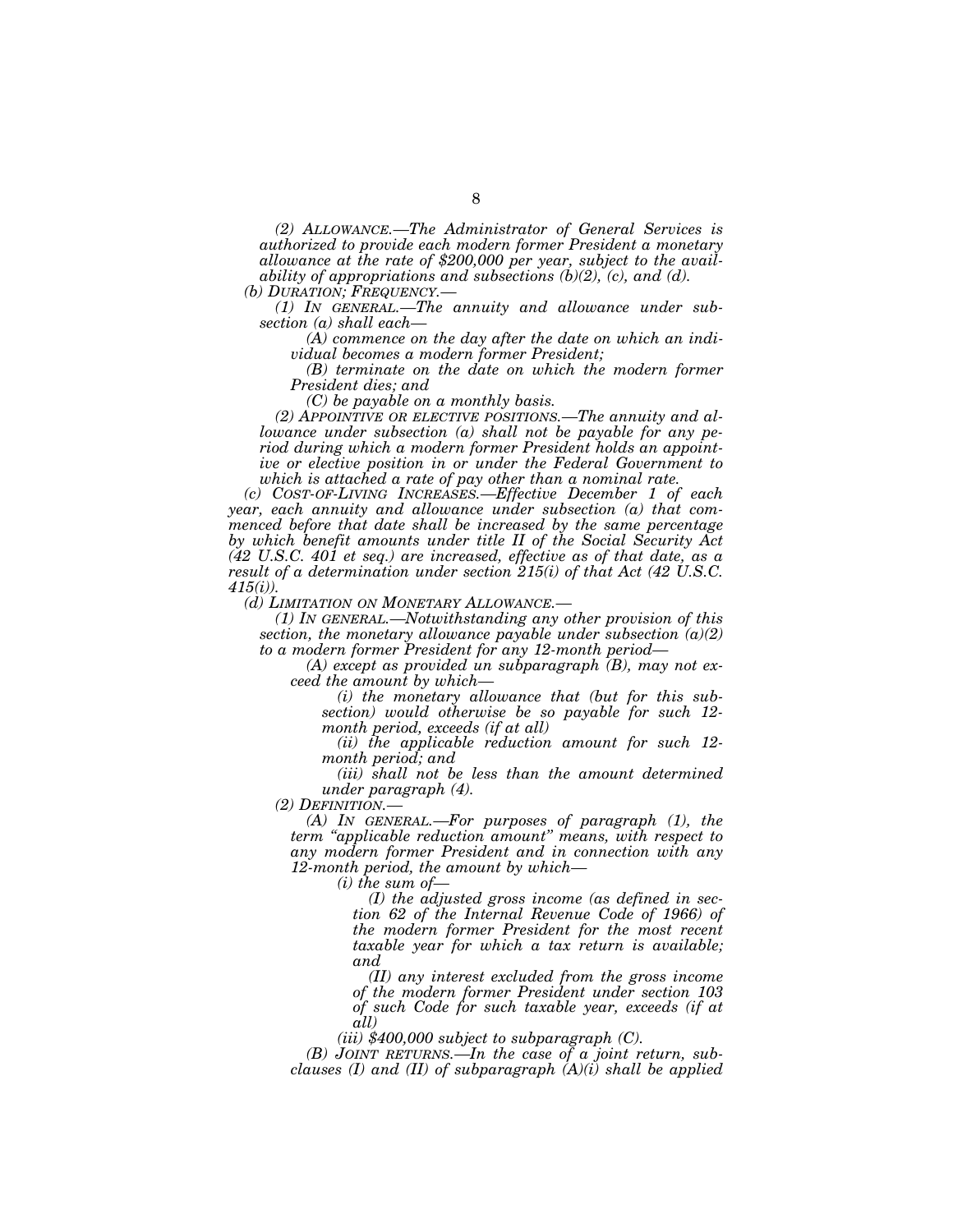*by taking into account both the amounts properly allocable to the modern former President and the amounts properly allocable to the spouse of the modern former President.* 

*(C) COST-OF-LIVING INCREASES.—The dollar amount specified in subparagraph (A)(ii) shall be adjusted at the same time that, and by the same percentage by which, the monetary allowance of the modern former President is increased under subsection (c) (disregarding this subsection).* 

*(3) DISCLOSURE REQUIREMENT. (A) DEFINITIONS.—In this paragraph—* 

*(i) the terms ''returns'' and ''return information'' have the same meanings given those terms in section 6103(b) of the Internal Revenue Code of 1986; and* 

*(ii) the term ''Secretary'' means the Secretary of the Treasury or the Secretary of the Treasury's delegate.* 

*(B) REQUIREMENT.—A modern former President may not receive a monetary allowance under subsection (a)(2) unless the modern former President discloses to the Secretary, upon the request of the Secretary, any return or return information of the modern former President or spouse of the modern former President that the Secretary determines is necessary for purposes of calculating the applicable reduction amount under paragraph (2) of this subsection.* 

*(C) CONFIDENTIALITY.—Except as provided in section 6103 of the Internal Revenue Code of 1986 and notwithstanding any other provision of law, the Secretary may not, with respect to a return or return information disclosed to the Secretary under subparagraph (B)—* 

*(i) disclose the return or return information to any entity or person; or* 

*(ii) use the return or return information for any purpose other than to calculate the applicable reduction amount under paragraph (2).* 

*(4) INCREASED COSTS DUE TO SECURITY NEEDS.—With respect to the monetary allowance that would be payable to a modern former President under subsection (a)(2) for any 12-month period but for the limitation under paragraph (1)(A) of this subsection, the Administrator of General Services, in coordination with the Director of the United States Secret Service, shall determine the amount of the allowance that is needed to pay the increased cost of doing business that is attributable to the security needs of the modern former President.* 

*(e) WIDOWS AND WIDOWERS.—The widow or widower of each modern former President shall be entitled to receive from the United States a monetary allowance at a rate of \$100,000 per year (subject to paragraph (4)), payable monthly by the Secretary of the Treasury, if such widow or widower shall waive the right to each other annuity or pension to which she or he is entitled under any other Act of Congress. The monetary allowance of such widow or widower—* 

*(1) commences on the day after the modern former President dies;* 

*(2) terminates on the last day of the month before such widow or widower—* 

*(A) dies; or* 

*(B) remarries before becoming 60 years of age;*